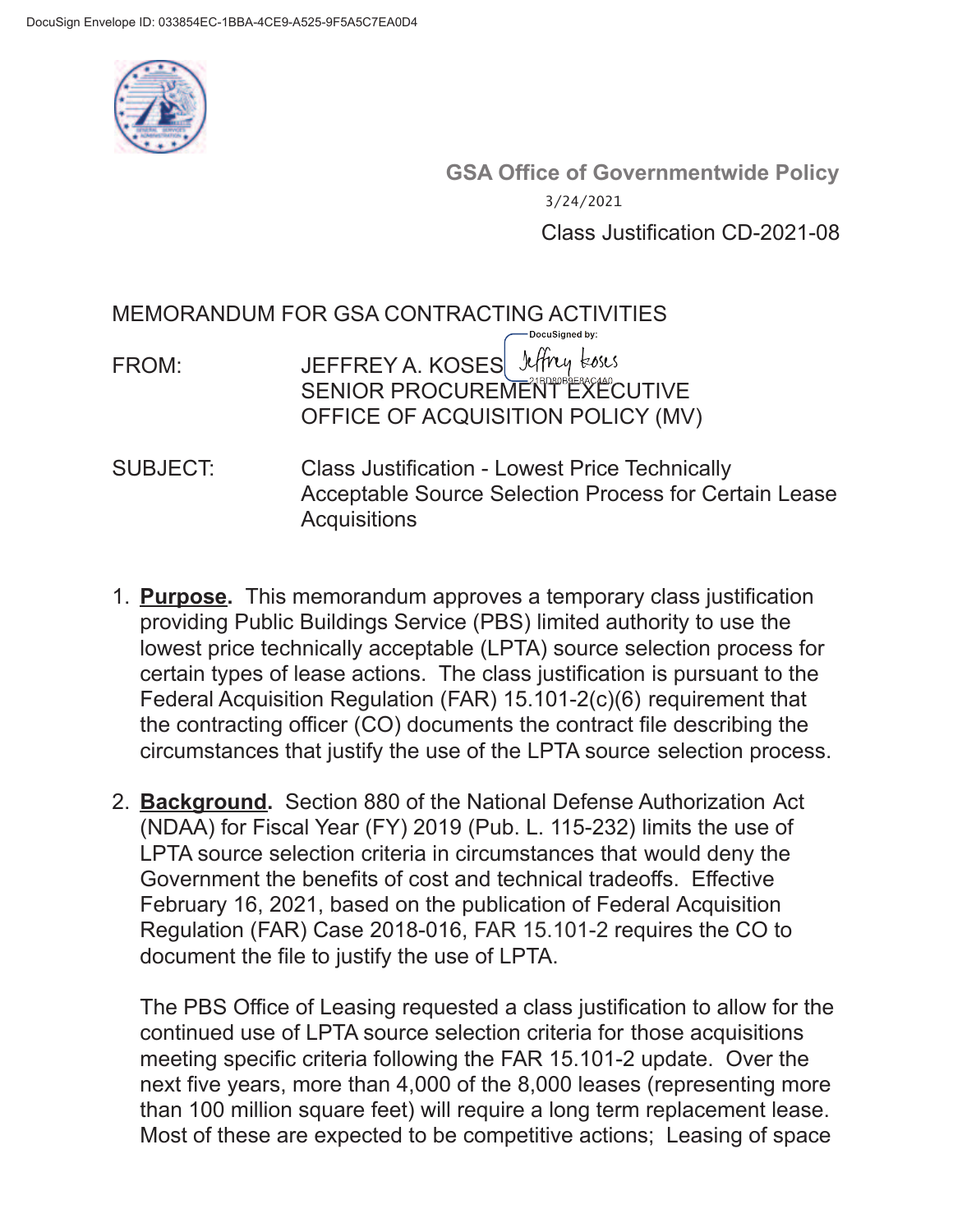tends to be very commoditized making use of a LPTA approach reasonable in most circumstances.

This class justification satisfies the requirements of FAR 15.101-2 for the vast majority of GSA lease procurements and streamlines the process for efficiently awarding these contracts. It also highlights those areas which merit additional attention.

- 3. **Authority.** This class justification is issued in accordance with GSAM 501.404 and 501.707. This action is requested by PBS in accordance with FAR 1.703, 1.704 and 15.101-2.
- 4. **Applicability.** This class justification applies to all competitive lease procurements except for
	- a. New construction lease projects<sup>1</sup> above the prospectus threshold<sup>2</sup> that will be competed.
	- b. The highest total contract value prospectus lease acquisition in each region for each prospectus program year that will be competed.
- 5. **Requirements.** Applicable lease procurements are subject to the following requirements.
	- a. General. PBS Office of Leasing (PR) will report results, progress, lessons learned, and challenges to the Office of Acquisition Policy (MV) within one year, to determine the need for the continuation or revision of the class justification.
	- b. Contract File. For each proposed lease contracting action taken pursuant to this class justification, as a reminder, contracting officers should ensure the contract file includes documentation of the below details. These details could be captured in the acquisition plan, price negotiation memorandum, or other acquisition document.
		- i. Determination that the requirement falls within the scope and applicability of this class justification (see FAR 15.101-2).
		- ii. Determination that the proposed contractor is responsible for performing the work (see GSAM 570.108, and FAR 9.104).

<sup>1</sup> New construction lease projects are defined as a leasing solution to a Government space requirement where the Government mandates that only new building construction will be able to meet the Government's technical requirements.

<sup>&</sup>lt;sup>2</sup> GSA Annual Prospectus Thresholds:

https://www.gsa.gov/real-estate/design-construction/gsa-annual-prospectus-thresholds